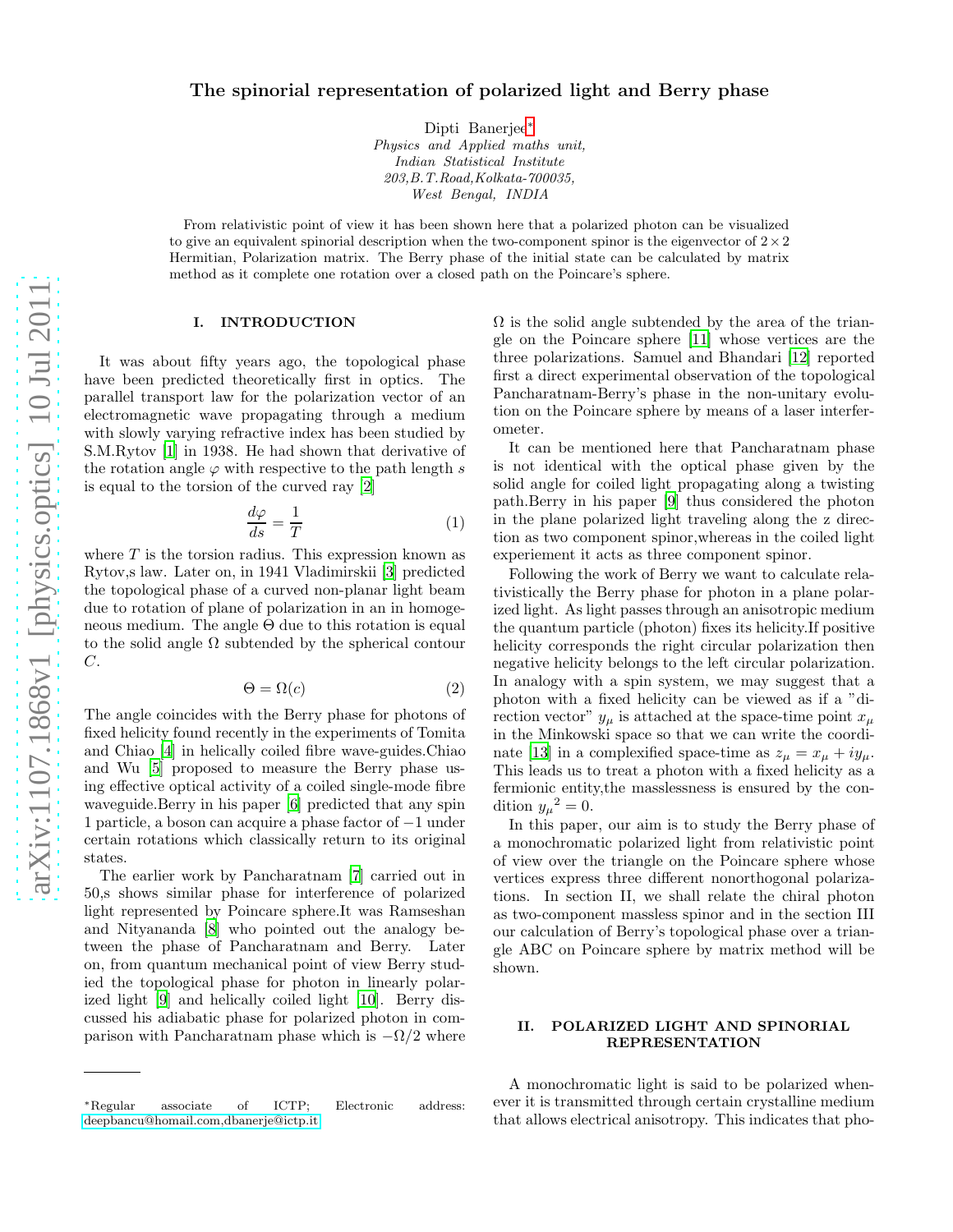tons in the polarized beam fixes its helicity whose direction changes with the change of polarization axis. In an anisotropic space a particle having a fixed helicity can be viewed as a direction vector attached at the space-time point [\[13\]](#page-5-12). From relativistic point of view if  $x_{\mu}$  be the position coordinate of the particle and  $y_{\mu}$  indicates the direction vector then we can consider the position coordinate in the complex space as  $z_{\mu} = x_{\mu} + iy_{\mu}$ . This extended structure indicates the acquire of mass,the masslessness case is achieved at the condition  $|y_\mu|^2 = 0$ .

To relate this relativistic particle in the complex space as a spinor we can express its position coordinate in terms of spinorial variables in the matrix representation of the coordinate points. Indeed, we can write the chiral coordinate as

$$
z^{\mu} = x^{\mu} + iy^{\mu} = x^{\mu} + (i/2)\lambda_{\alpha}{}^{\mu}\theta_{\alpha}
$$
 (3)

where  $\alpha = 1, 2$  we have taken  $y_{\mu} = i/2\lambda_{\alpha}^{\ \mu}\theta_{\alpha}$ 

If we now replace the chiral coordinates by their matrix representation

$$
z^{AA'} = x^{AA'} + (i/2)\lambda_{\alpha}{}^{AA'}\theta^{\alpha}
$$
 (4)

where

$$
x^{AA'} = \begin{pmatrix} x^0 - x^1 & x^2 + ix^3 \\ x^2 - ix^3 & x^0 + x^1 \end{pmatrix}
$$
 (5)

with

$$
{\lambda_\alpha}^{AA'}\in SL(2,c)
$$

The introduction of additional degree of freedom  $\theta, \bar{\theta}$  in the space-time geometry modifies the twistor equation  $(\bar{Z}_a Z^a = 0)$  involving the *helicity* operator

$$
S_{hel} = -\lambda_{\alpha}{}^{AA'} \theta^{\alpha} \bar{\pi}_A \pi'_A \tag{6}
$$

which we identify as the internal helicity and corresponds to the fermion number when the two opposite orientations of internal helicities represent particle and antiparticle. It may be noticed that  $\pi^A \pi^{A'}$  is the spinorial variable corresponding the momentum  $p^{\mu}$  conjugate to  $x_{\mu}$ through the relation  $p_{\mu} \longrightarrow p^{AA'} = \pi^A \pi^{A'}$ . When we have  $p_\mu^2 0$ , the particle will have its mass due to the nonvanishing character of the quantity  $|y_\mu|^2$ . It is observed that the complex conjugate of the chiral coordinate (3) will give rise to a massive particle with opposite *inter*nal helicity corresponding to an antifermion. In the null plane where  $|y_\mu|^2 = 0$ , we can write the chiral coordinate for massless spinor as follows

$$
z^{AA'} = x^{AA'} + \frac{i}{2}\bar{\theta}^A\theta^{A'} \tag{7}
$$

where the coordinate  $y^{\mu}$  is replaced by  $y^{AA'}$  =  $(1/2)\bar{\theta}^{A}\theta^{A'}$ . In this case the *helicity* operator is given by

$$
S = -\bar{\theta}^A \theta^{A'} \bar{\pi}_A \pi_{A'} = -\bar{\varepsilon}\varepsilon \tag{8}
$$

where  $\varepsilon = i\theta^{A'}\pi_A$ ,  $\bar{\varepsilon} = -i\bar{\theta}^A\pi_{A'}$ . The corresponding twistor equation describes a massless spinor field. The state with the internal helicity  $+1/2$  is the vacuum state of the fermion operator.

$$
\varepsilon|S+1/2\rangle=0
$$

. Similarly the state with internal helicity  $-1/2$  is the vacuum state of the fermion operator

$$
\bar{\varepsilon}|S=-1/2>=0
$$

.

In case of massive spinor, we can define a plane  $D^{-}$ , where for coordinate  $z_{\mu} = x_{\mu} + iy_{\mu}$ ,  $y_{\mu}$  belongs to the interior of forward light-cone  $(y \gt 0)$  and as such represents the upper half-plane with the condition  $dety^{AA'} > 0$  and  $(1/2) Tr y^{AA'} > 0$ . The lower half plane  $D^+$  is given by the set of all coordinates  $z_{\mu}$  with  $y_{\mu}$  in the interior of the backward lightcone  $(y \lt 0)$ . The map  $z \to z^*$  sends the upper half-plane to the lower half-plane. The space M of null planes  $(dety^{AA'} = 0)$  is the Shilov boundary so that a function holomorphic in  $D^{-}(D^{+})$  is determined by its boundary values. Thus,if we consider that any function  $\phi(z) = \phi(x) + i\phi(\xi)$  is holomorphic in the whole domain the *helicity*  $+\frac{1}{2}(-\frac{1}{2})$  in the null plane may be taken to be the limiting value of the internal helicity in the upper(lower) half-plane. Thus massless spinor exists in this plane. For a massive particle helicity is incorporated in the internal space and identified as internal helicity which introduces solitonic feature for the spinor and gives rise to a massive fermion. In view of this, the internal helicity may be taken to represent the fermion number where helicity is associated with spin for massless fermion.

We are motivated by the words of Berry [\[17\]](#page-5-13), "Photons have no magnetic moment and so cannot be turned with a magnetic field but have the property of the helicity to use".This idea agrees with our present explanation of photon with a fixed helicity in the polarized light that can be viewed as a massless spinor with helicity  $+1/2$ or  $-1/2$  on the Shilov boundary. The eigen state of helicity operator with eigenvalues +1 and −1 are referred to, respectively, as the right-handed state (spin parallel to motion) and the left-handed state (spin opposite to motion).

It may be noted that wave-function  $\phi(z_\mu) = \phi(x_\mu) +$  $i\phi(y_\mu)$  can be treated to describe a particle moving in the external space-time having the coordinate  $x_{\mu}$  with attached *direction vector*  $y_{\mu}$ . Thus the wave function should take into account the polar coordinates r,  $\theta$ ,  $\phi$  along with the angle  $\chi$  which specify the rotational orientation around the *direction vector*  $y_\mu$ . For an extended particle  $\theta$ ,  $\phi$  and  $\chi$  just represent the three Euler angles.

In a 3D anisotropic space,we can consider an axis symmetric system where the anisotropy is introduced along a particular direction. It is to be noted that in this anisotropic space, the components of linear momentum satisfy a commutation relation of the form

$$
[p_i, p_j] = i\mu \epsilon_{ijk} \frac{x^k}{r^3} \tag{9}
$$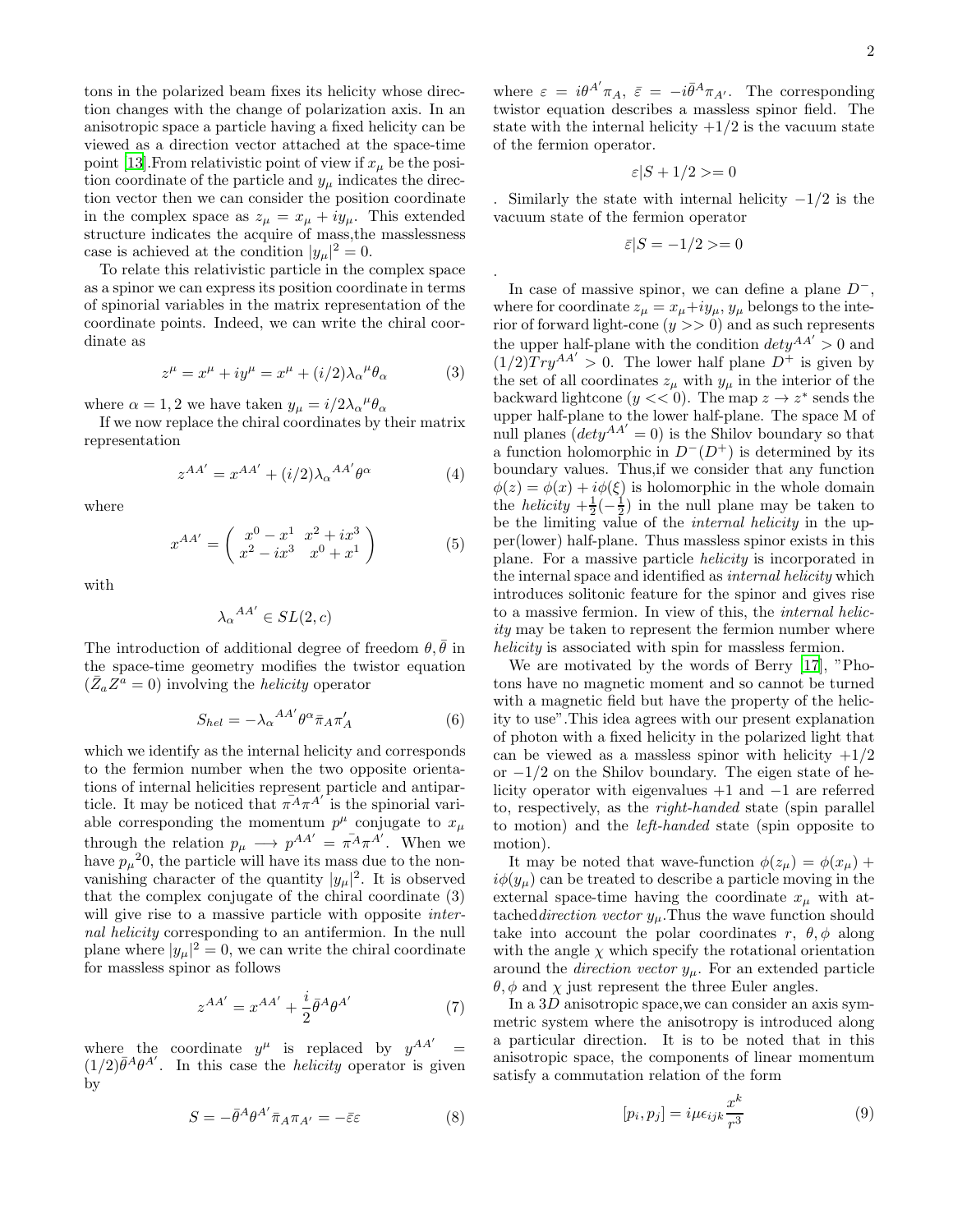In such a axis-symmetric space,the conserved angular momentum  $J$  is represented by

$$
\vec{J} = \vec{r} \times \vec{p} - \mu \vec{r} \tag{10}
$$

which is similar to that of the angular momentum of a charged particle moving in the field of a magnetic monopole. It follows that  $J^2 = L^2 - \mu^2$  instead of  $L^2$  is a conserved quantity. In general, $\mu$  which is the measure of the anisotropy given by the eigenvalue of the operator  $i\frac{\delta}{\delta \chi}$  and can take the values  $\mu = 0, \pm 1/2, \pm 1, \dots$  The spherical harmonics incorporating the term  $\mu$  be written as [\[15\]](#page-5-14)

$$
Y_l^{m,\mu} = (1+x)^{-(m-\mu)/2} (1-x)^{-(m+\mu)/2}
$$

$$
\frac{d^{l-m}}{dx^{l-m}} [(1+x)^{l-\mu} (1-x)^{l+\mu}] \times e^{im\phi} e^{-i\mu \chi}
$$
(11)

with  $x = cos \theta$ .

In the anisotropic space a scalar particle moving with  $l = 1/2$  with  $l_z = +1/2$  can be treated as a spinor with helicity  $+1/2$ . The specification of the  $l_z$  value for the particle and antiparticle states then depicts it as a chiral spinor. This gives for  $m = \pm 1/2$ ,  $\mu = \pm 1/2$ , the following spherical harmonics from the relation (11) in terms of the components  $(\theta, \phi, \chi)$ 

$$
Y_{1/2}^{1/2,1/2} = \sin \frac{\theta}{2} e^{i(\phi - \chi)/2}
$$
  
\n
$$
Y_{1/2}^{-1/2,1/2} = \cos \frac{\theta}{2} e^{-i(\phi + \chi)/2}
$$
  
\n
$$
Y_{1/2}^{1/2,-1/2} = \cos \frac{\theta}{2} e^{i(\phi + \chi)/2}
$$
  
\n
$$
Y_{1/2}^{-1/2,-1/2} = \sin \frac{\theta}{2} e^{-i(\phi - \chi)/2}
$$
\n(12)

These represent spherical harmonics for half-orbital angular momentum in an anisotropic space specified by commutation relation of the linear momentum components given by equation (10) with  $\mu = \pm 1/2$ . It is noted from these spherical harmonics, we can construct the product wave functions which can be formulated in the standard coordinate coordinate representation where anisotropic character suppressed due to cancelation of  $\mu$ in the harmonics. In fact we have the following spherical harmonics

$$
Y_{1/2}^{1/2,1/2} Y_{1/2}^{1/2,-1/2} = \sin \theta / 2 \cos \theta / 2 e^{i\phi}
$$
  
=  $\sin \theta e^{i\phi} = Y_1^{1}$ .  

$$
Y_{1/2}^{-1/2,1/2} Y_{1/2}^{-1/2,-1/2} = \cos \theta / 2 \sin \theta / 2 e^{-i\phi}
$$
  
=  $\sin \theta e^{-i\phi} = Y_1^{-1}$ .

$$
Y_{1/2}^{-1/2,1/2} \cdot Y_{1/2}^{-1/2,-1/2} - Y_{1/2}^{-1/2,1/2} \cdot Y_{1/2}^{-1/2,-1/2}
$$
\n(13)

 $=$  cos  $\theta = Y_1^0$ .

in the product space in which the sphere is generated by  $r, \theta$  and  $\phi$  parameters. In the next section we shall express the polarization matrix of the optical device in terms of the spherical harmonics in the product space. Afterwards the two component spinorial form of the chiral photon is chosen properly in terms of spherical harmonics  $\theta$ ,  $\phi$  and  $\chi$ .

### III. POLARIZED LIGHT AND BERRY PHASE

The propagation of light through an optical system was studied by Jones<sup>[\[17\]](#page-5-13)</sup> in a 2X2 matrix method. The method was based on the idea that in anisotropic media, the displacement vector D that represent the elliptic vibration or light can be represented by the column vector

$$
\vec{D} = \begin{pmatrix} D_1 \\ D_2 \end{pmatrix} \tag{14}
$$

where  $D_1$  and  $D_2$  are the resolved components of the electric displacement vector D along OX and OY are in general complex numbers. The intensity is  $I =$  $|D_1|^2 + |D_2|^2$  while the complex ratio  $D_2/D_1$  describes its polarization state.

The passage of light through an optical component such as birefringent,absorbing or dichroic plate would be to change both  $D_1$  and  $D_2$  so that the effect may be represented by a  $2 \times 2$  matrix with complex elements [\[18](#page-5-15)]

$$
\vec{D}' = M\vec{D} \tag{15}
$$

For a non-absorbing plate,there is no change in the intensity and the matrix M is therefore unitary i,e.  $det M = 1$ which makes  $|D'| = |D|$ .

On similar manner Berry [\[9\]](#page-5-8) pointed out for a monochromatic wave traveling in the z direction, the polarization state of the electric displacement vector lying in the XY plane becomes

$$
|\psi\rangle = \begin{pmatrix} \psi_+ \\ \psi_- \end{pmatrix} \tag{16}
$$

where  $\psi_{\pm} = (d_x \pm i d_y)/\sqrt{2}$  a two component spinor. Each such  $|\psi\rangle$  is the eigenvector with eigenvalue  $+1/2$  of the polarization matrix of the form

$$
H(r) = \vec{r}.\vec{\sigma}
$$
  
=  $\frac{1}{2}$   $\begin{pmatrix} z & (x - iy) \\ (x + iy) & -z \\ \cos \theta & \sin \theta e^{-i\phi} \end{pmatrix}$  (17)  
=  $\frac{1}{2}$   $\begin{pmatrix} \cos \theta & \sin \theta e^{-i\phi} \\ \sin \theta e^{i\phi} & -\cos \theta \end{pmatrix}$ 

where  $\sigma$  is the vector of Pauli spin matrices and  $r(x, y, z)$  is a unit vector with angles  $\theta$  and  $\phi$ . The sphere with coordinates  $r, \theta, \phi$  is the Poincare sphere whose each point define a matrix H. All the matrix on the equatorial circle of sphere represent linear polarizations. The matrix at the two poles (North and South) represent the left and right circular polarization respectively.Besides these all other points on the surface of Poincare sphere represent the elliptic polarization with respective sense of orientation in the upper or lower domain.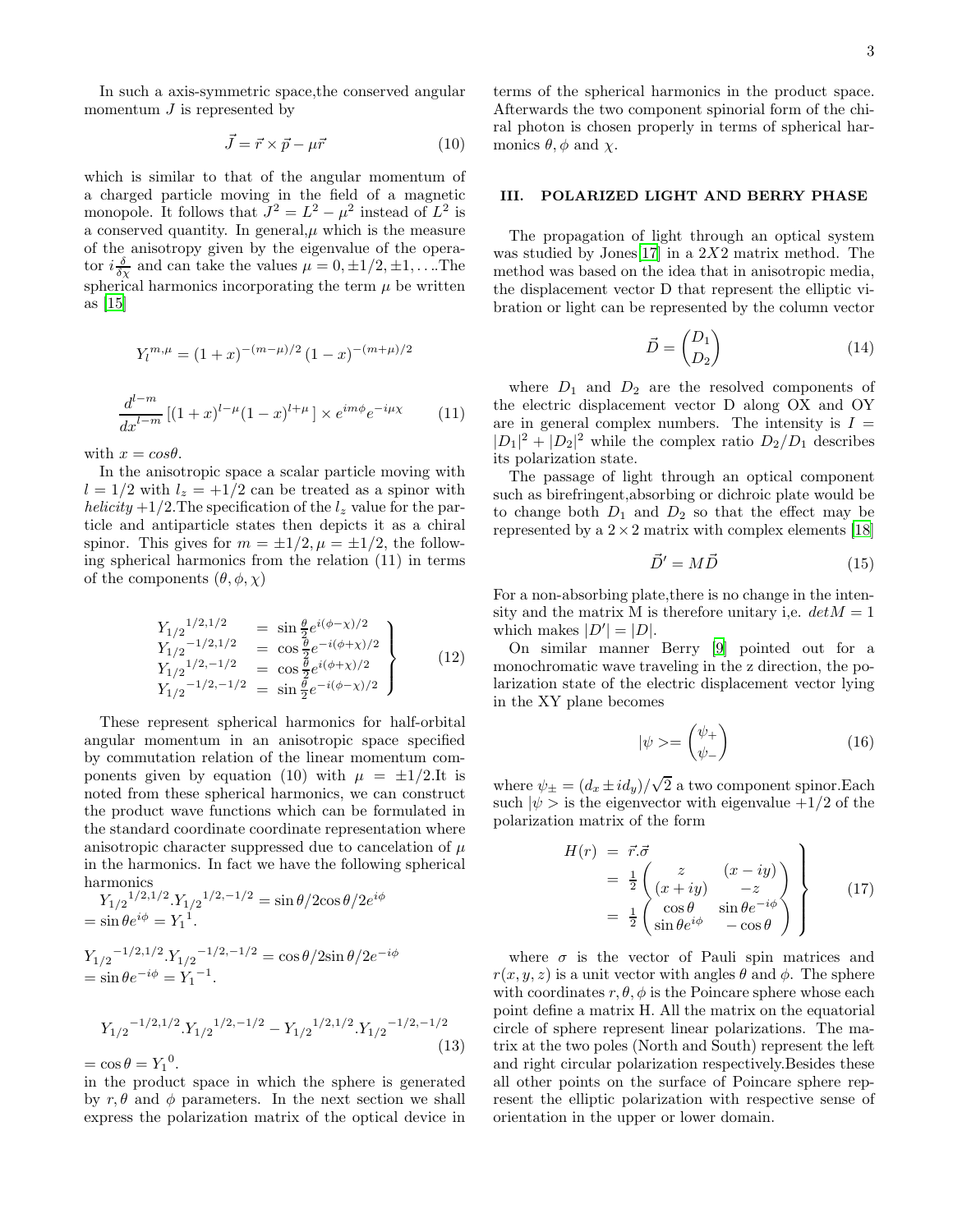The polarization matrix  $H(r)$  can be constructed from the two component spinor  $|\psi\rangle$  through the relation  $(|\psi\rangle\langle\psi| - 1/2).$ 

It implies that the proper eigenvector may be chosen from the Hamiltonian matrix as follows when we choose  $|\psi\rangle = \frac{1}{\sqrt{2}}$  $\frac{1}{2} {\psi_+ \choose \psi_-}$  with  $\psi_{\pm} = d_x \pm id_y$ .

$$
H(r) = \frac{1}{2} \begin{pmatrix} \psi_{+} \\ \psi_{-} \end{pmatrix} (\psi_{+} \quad \psi_{-} - \frac{1}{2} \n= \frac{1}{2} \begin{pmatrix} \psi_{+} \psi_{+} & \psi_{+} \psi_{-} \\ \psi_{-} \psi_{+} & \psi_{-} \psi_{-} \end{pmatrix} - \frac{1}{2} \begin{pmatrix} 1 & 0 \\ 0 & 1 \end{pmatrix} \n= \frac{1}{2} \begin{pmatrix} \psi_{+} \psi_{+} - 1 & \psi_{+} \psi_{-} \\ \psi_{+} \psi_{+} & \psi_{-} \psi_{-} - 1 \end{pmatrix}
$$
\n(18)

Each element in this  $2X2$  matrix can be replaced by product wave functions as shown in the previous sections

$$
H(r) = \frac{1}{2} \begin{pmatrix} \cos \theta & \sin \theta e^{-i\phi} \\ \sin \theta e^{i\phi} & -\cos \theta \end{pmatrix}
$$
  
\n
$$
= \frac{1}{2} \begin{pmatrix} Y_1^0 & Y_1^1 \\ Y_1^{-1} & Y_1^0 \end{pmatrix}
$$
  
\n
$$
= \frac{1}{2} \begin{pmatrix} (Y_{1/2}^{-1/2, 1/2}, Y_{1/2}^{-1/2, -1/2} - Y_{1/2}^{-1/2, 1/2}, Y_{1/2}^{-1/2, -1/2}) & Y_{1/2}^{-1/2, 1/2}, Y_{1/2}^{-1/2, -1/2} \\ Y_{1/2}^{-1/2, 1/2}, Y_{1/2}^{-1/2, -1/2} & (Y_{1/2}^{-1/2, 1/2}, Y_{1/2}^{-1/2, 1/2} - Y_{1/2}^{-1/2, 1/2}, Y_{1/2}^{-1/2, 1/2}) \end{pmatrix}
$$

where

$$
{Y_{1/2}}^{1/2,1/2}.{Y_{1/2}}^{-1/2,-1/2}\approx 1
$$

on comparing the equations (18) and (19) we have

$$
Y_1^1 \approx \psi_- \psi_+ \approx Y_{1/2}^{-1/2,1/2} \cdot Y_{1/2}^{-1/2,-1/2}
$$
  

$$
Y_1^{-1} \approx \psi_+ \psi_- \approx Y_{1/2}^{1/2,1/2} \cdot Y_{1/2}^{1/2,-1/2}
$$

and

$$
Y_1^0 \approx (\psi_+ \psi_+ - 1) \text{ or } (1 - \psi_- \psi_-) \approx Y_{1/2}^{1/2, 1/2} \cdot Y_{1/2}^{1/2, -1/2, -1/2} - Y_{1/2}^{1/2, 1/2} \cdot Y_{1/2}^{1/2, -1/2}
$$

Lets us choose among these only one (say former) pair as the eigenvector in terms of spherical harmonics to represent a relativistic spinor. Thus

$$
|\psi\rangle = \begin{pmatrix} \psi_+ \\ \psi_- \end{pmatrix} = \begin{pmatrix} Y_{1/2}^{1/2, 1/2} \\ Y_{1/2}^{1/2, -1/2} \end{pmatrix} = \begin{pmatrix} \sin \theta/2 e^{i(\phi - \chi)/2} \\ \cos \theta/2 e^{i(\phi + \chi)/2} \end{pmatrix}
$$
(20)

It can be noticed here that the Poincare sphere which represents polarization matrices lie on the product space of the space spanned by the eigenvectors.

This space of eigenvectors is extended in nature due to the introduction of anisotropy by the additional degree of freedom  $\chi$ .

In the work of Berry [\[9](#page-5-8)] the polarization state of displacement vectors are defined on complex plane. We consider two dimensional plane as the surface of three dimensional sphere and thus an extra parameter is introduced in the spinor structure.

The equation (20) which represent a chiral photon as two-component relativistic spinor can be splitted as follows.

$$
\begin{pmatrix} \psi_+ \\ \psi_- \end{pmatrix} = \begin{pmatrix} \psi_+ \\ 0 \end{pmatrix} + \begin{pmatrix} 0 \\ \psi_- \end{pmatrix} \tag{21}
$$

It has been pointed out recently by Ramaseshan and Nityananda and afterwards Berry that there is an intimate analogy between the Berry phase and the Pancharatnam phase which is developed as the polarization state of the light beam completes a closed circuit on the Poincare sphere.The difference lies in their approach, since Berry to find his topological phase considered the polarized light as two-state quantum system(a spin -1/2 particle) whose evolution is governed by the Hamiltonian operator in equation (18).According to Pancharatnam if a polarized beam is divided into two components in which one continues in the state  $|A>$  in state  $|A'|>$ via intermediate states  $|B\rangle$  and  $|C\rangle$ , then interference between  $|A\rangle$  and  $|A'\rangle$  express the phase difference  $-\Omega_{ABC}/2$ . The relation being

$$
\langle A|A'\rangle = \exp(-i\Omega_{ABC}/2) \tag{22}
$$

where  $\Omega_{ABC}$  is the solid angle of the triangle ABC. From the quantum mechanical point of view,at the end of the closed circuit traversed by a two-component spinor which

where the first term in the right hand side represent the eigenvector in the upper hemisphere and the second term denotes the vector of lower hemisphere for left and right polarization respectively. For linear polarization the eigenvector consists both  $\psi_+$  and  $\psi_-$  but in addition here the angle  $\chi$  which helicity makes with the complex plane becomes zero. With this idea [\[9\]](#page-5-8), at the poles of extended sphere  $\theta = 0$  and  $\theta = \pi$  which gives  $\psi_+ = 0$ and  $\psi = 0$  representing two circular polarization respectively. For the points on the equitorial circle  $\theta = \pi/2$ indicates  $|\psi_+| = |\psi_-|$  represent the different linear polarization where orthogonal points are situated at  $\phi = \pi$ apart.

 $(Y_{1/2}^{1/2,1/2}.Y_{1/2}^{-1/2,1/2} - Y_{1/2}^{1/2,1/2}.Y_{1/2}^{-1/2,-1/2})$ 

 $\setminus$ 

 $\mathcal{L}$  $\overline{\mathcal{L}}$ 

 $\int$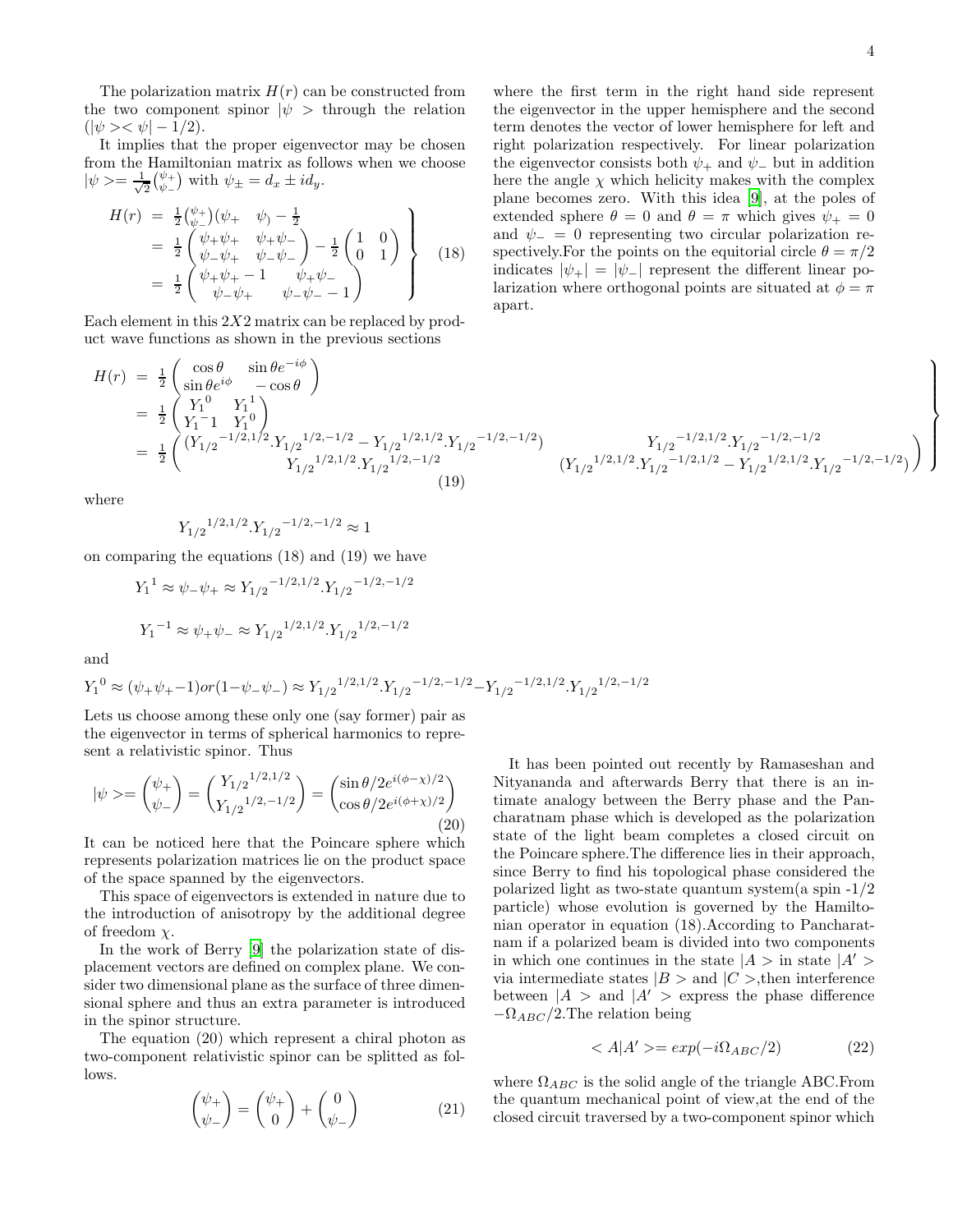is here identified as polarized light the Berry phase becomes

$$
\langle A|A'\rangle = \exp^{-i\Omega(C)/2} \tag{23}
$$

In a relativistic framework,we want to calculate the Pancharatnam-Berry phase of a linearly polarized monochromatic light traveling along z direction and completing a closed circuit ABCA on the Poincare sphere.The points A and C situated on the equitorial circle represent two linear polarizations at two different value of  $\phi$  say  $\phi = 0$  and  $\phi = \pi/2$  respectively. The z axis is assumed passing through the point B at the pole that representing circular polarization. Considering any one of the three points we can calculate by Jones matrix [\[17](#page-5-13)] method the topological phase of polarized photon during one complete rotation along the circuit. It must be noted [? ] that for the sphere of directions, the topological phase is given by  $\Omega$ , whereas for the Poincare sphere, it is given by  $\Omega/2$  as in the case of Berry, s phase for spin −1/2 rotations.

Let us choose the initial point be the pole B then the initial eigenvector given by coordinate  $\theta = 0$  and  $\phi = \pi/2$ 

$$
|\psi_B\rangle = \begin{pmatrix} 0\\ e^{i(\chi + \pi/2)/2} \end{pmatrix} \tag{24}
$$

which represent only the helicity  $+1/2$  for say left circular polarization. The polarization matrix equation (15) at the point B for  $\theta = 0$  and  $\phi = \pi/2$ .

$$
H_B = \begin{pmatrix} 1 & 0 \\ 0 & -1 \end{pmatrix} \tag{25}
$$

On similar manner the polarization matrix for points a and c at the respective coordinates  $\theta = \pi/2, \phi = 0$  and  $\theta = \pi/2, \phi = \pi/2$  becomes

$$
H_A = \begin{pmatrix} 0 & 1 \\ 1 & 0 \end{pmatrix}, H_C = \begin{pmatrix} 0 & -i \\ i & 0 \end{pmatrix} \tag{26}
$$

The final eigenvector  $|\psi'_B\rangle$  at the point B is obtained as the chiral photon completes the rotation along the path BCAB. Identifying the vector  $|\psi_B>$  as Jones vector of the incident beam then  $|\psi'_B\rangle$  can be calculated on multiplication with  $|\psi_B\rangle$  the matrices.  $H_C$ ,  $H_A$  and  $H_B$ which represent three homogenous optical devices [\[19](#page-5-16)].

$$
|\psi'_B\rangle = H_B H_A H_C |\psi_B\rangle
$$

$$
|\psi'_B\rangle = \begin{pmatrix} 1 & 0 \\ 0 & -1 \end{pmatrix} \begin{pmatrix} 0 & 1 \\ 1 & 0 \end{pmatrix} \begin{pmatrix} 0 & -i \\ i & 0 \end{pmatrix} \begin{pmatrix} 0 \\ e^{i(\chi + \pi/2)/2} \end{pmatrix}
$$

$$
= \begin{pmatrix} 0 & 1 \\ -1 & 0 \end{pmatrix} \begin{pmatrix} 0 & -i \\ i & 0 \end{pmatrix} \begin{pmatrix} 0 \\ e^{i(\chi + \pi/2)/2} \end{pmatrix}
$$

$$
\psi'_{B} = \begin{pmatrix} i & 0 \\ 0 & i \end{pmatrix} \begin{pmatrix} 0 \\ e^{i(\chi + \pi/2)/2} \end{pmatrix}
$$

$$
\psi'_{B} = \begin{pmatrix} 0 & 0 \\ ie^{i(\chi + \pi/2)/2} \end{pmatrix} = \begin{pmatrix} 0 \\ e^{i(\chi + 3\pi/2)/2} \end{pmatrix}
$$
(27)

The scalar product between  $|\psi'_B\rangle$  and  $|\psi_B\rangle$  is our required geometrical phase which the two state quantum photon acquire over the path BCAB

 $\parallel$ 

$$
<\psi_B|\psi'_B> = [0e^{-i(\chi + \pi/2)}] \begin{pmatrix} 0\\ e^{i(\chi + 3\pi/2)/2} \end{pmatrix} = e^{i\pi/2}
$$
 (28)

It seems from our result that for solid angle  $\Omega = -\pi$ subtended by geodesic triangle ABC at the origin O,the Berry phase for helical photons is  $\pi/2$ . This gives the explanation that a complete rotation when subtends the solid angle  $\Omega - 2\pi$ , the field of photon reverses. For polarized light the solid angle is the analogue of magnetic flux to an abstract monopole [\[9\]](#page-5-8) of strength  $-1/2$  at the center of the sphere.

#### IV. DISCUSSION

We have shown above that a polarized photon can be treated a two component spinor in a spinorial representation which helps us to relate Berry phase with the polarization phenomenon.In a complexified space-time having an anisotropy, a spinor can be viewed as a scalar particle moving with half orbital angular momentum having a fixed  $L_z$  value  $+1/2$  and  $-1/2$  that can be related with the helicity of photon. The rotation of two state quantum photon over a closed path even in the absence of adiabaticity and unitary gives rise to the topological phase which is the celebrated Berry phase. This phase reveals the solid angle of the area enclosed on the Poincare sphere. Berry has pointed out the analogy of this phase with the magnetic flux such that a fictitious monopole of strength  $-1/2$  is situated at the origin. This implies that an interaction of polarized photon or equivalently a spin 1/2 particle with the fictitious monopole is assumed.We may note here that the behavior of angular momentum of a particle in an anisotropic space will be similar to that of a charged particle moving in the field of a magnetic monopole [\[13\]](#page-5-12).

Finally we may point out that in a recent paper [\[20\]](#page-5-17), we have shown the relationship of the berry phase with the chiral anomaly and the topological origin of fermion number. The spinorial formulation of polarized light suggests that in the case of a fermion as well as in polarized light,the Berry phase has its common origin.